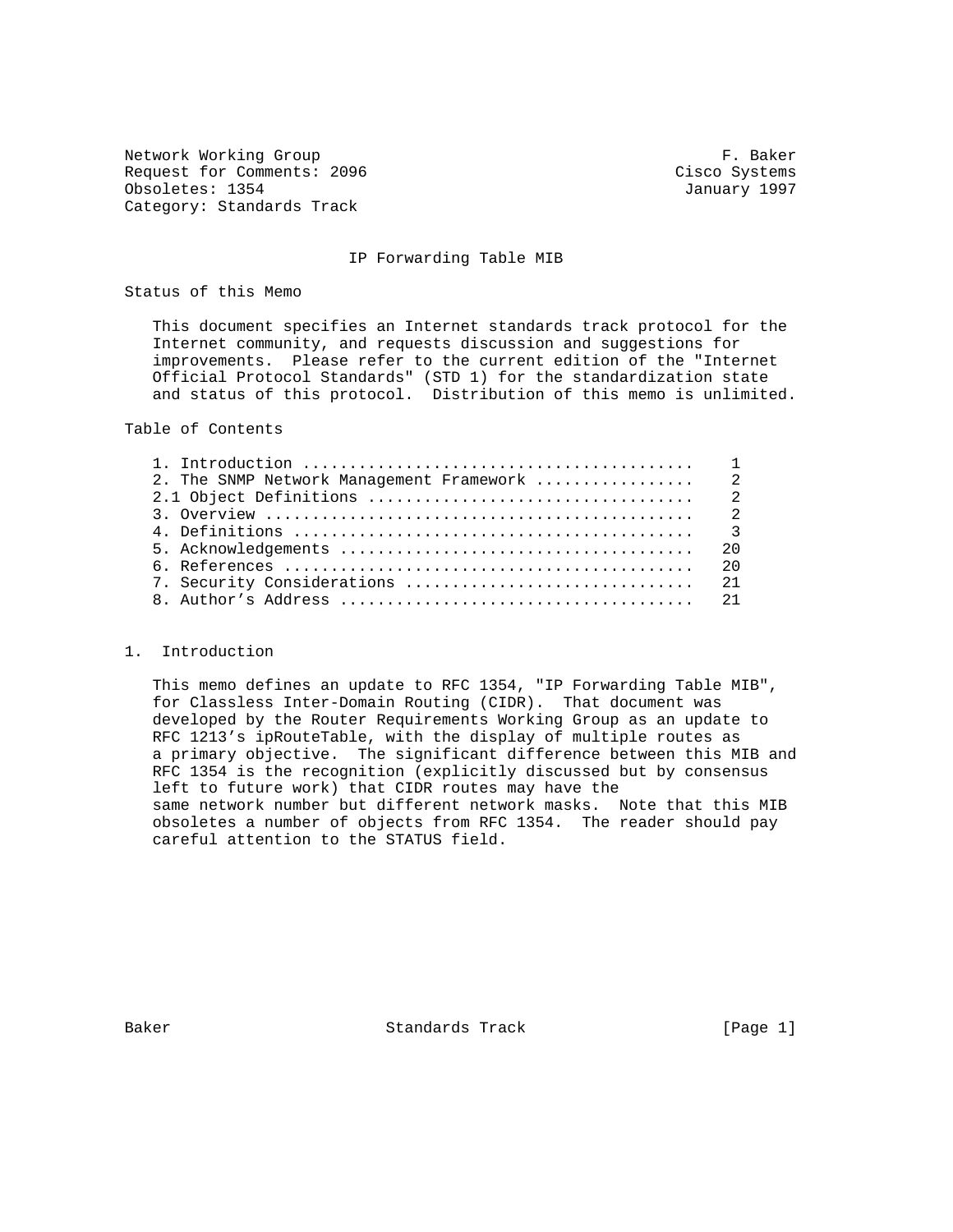2. The SNMP Network Management Framework

 The SNMP Network Management Framework presently consists of three major components. They are:

- o the SMI, described in RFC 1902 [1], the mechanisms used for describing and naming objects for the purpose of management.
- o the MIB-II, STD 17, RFC 1213 [2], the core set of managed objects for the Internet suite of protocols.
- o the protocol, RFC 1157  $[6]$  and/or RFC 1905  $[4]$ , the protocol for accessing managed information.

 Textual conventions are defined in RFC 1903 [3], and conformance statements are defined in RFC 1904 [5].

 The Framework permits new objects to be defined for the purpose of experimentation and evaluation.

## 2.1. Object Definitions

 Managed objects are accessed via a virtual information store, termed the Management Information Base or MIB. Objects in the MIB are defined using the subset of Abstract Syntax Notation One (ASN.1) defined in the SMI. In particular, each object object type is named by an OBJECT IDENTIFIER, an administratively assigned name. The object type together with an object instance serves to uniquely identify a specific instantiation of the object. For human convenience, we often use a textual string, termed the descriptor, to refer to the object type.

3. Overview

The MIB consists of two tables and two global objects.

- (1) The object ipForwardNumber indicates the number of current routes. This is primarily to avoid having to read the table in order to determine this number.
- (2) The ipForwardTable updates the RFC 1213 ipRouteTable to display multipath IP Routes. This is in turn obsoleted by the ipCidrRouteTable.
- (3) The ipCidrRouteTable updates the RFC 1213 ipRouteTable to display multipath IP Routes having the same network number but differing network masks.

Baker Standards Track [Page 2]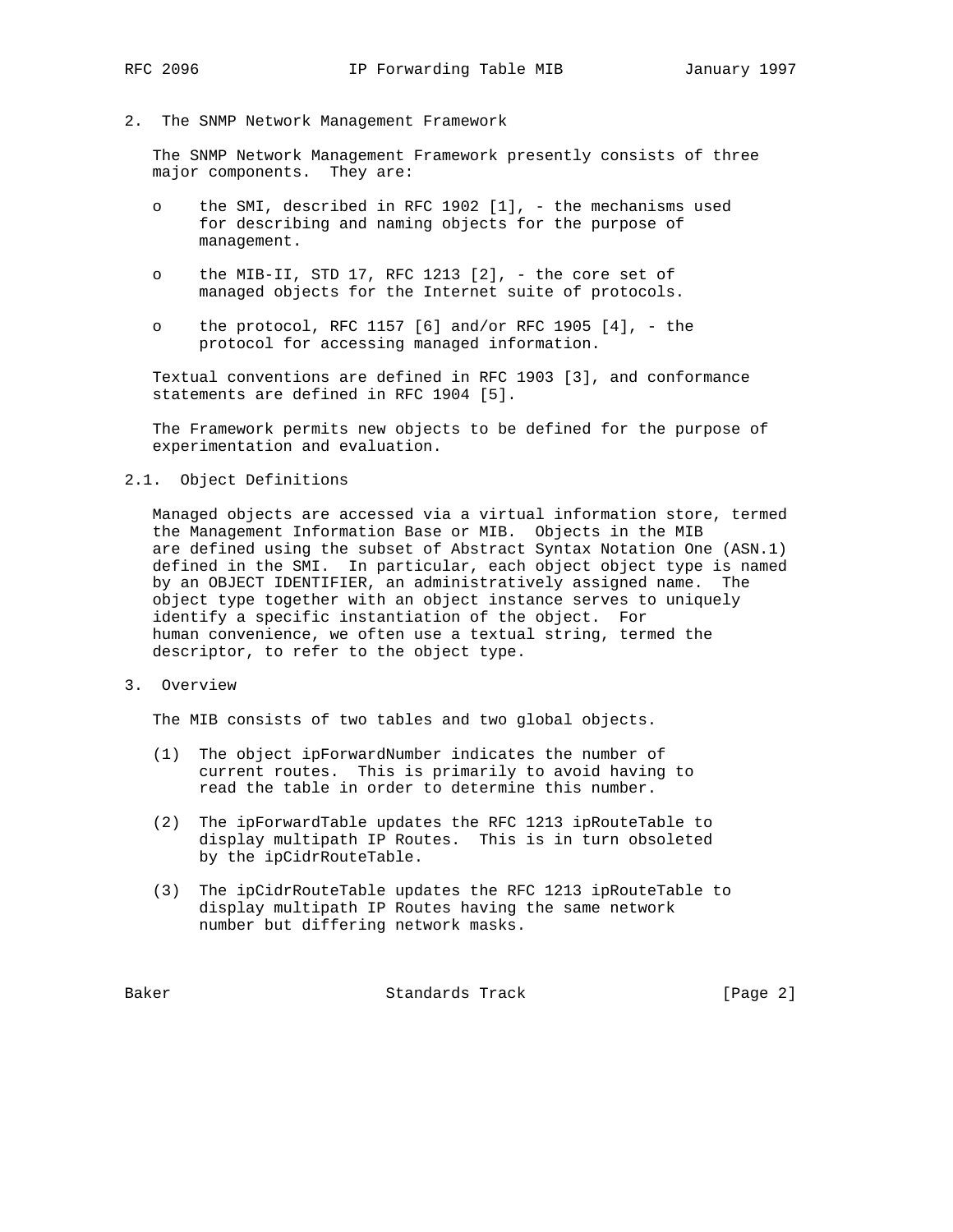```
4. Definitions
IP-FORWARD-MIB DEFINITIONS ::= BEGIN
IMPORTS
    MODULE-IDENTITY, OBJECT-TYPE, IpAddress, Integer32, Gauge32
        FROM SNMPv2-SMI
    RowStatus
        FROM SNMPv2-TC
     ip
        FROM RFC1213-MIB
    MODULE-COMPLIANCE, OBJECT-GROUP
        FROM SNMPv2-CONF;
ipForward MODULE-IDENTITY
     LAST-UPDATED "9609190000Z" -- Thu Sep 26 16:34:47 PDT 1996
     ORGANIZATION "IETF OSPF Working Group"
   CONTACT-INFO$\tt " " Fred Baker
      Postal: Cisco Systems
              519 Lado Drive
               Santa Barbara, California 93111
      Phone: +1 805 681 0115
      Email: fred@cisco.com
 "
     DESCRIPTION
            "The MIB module for the display of CIDR multipath IP Routes."
    REVISION "9609190000Z"
    DESCRIPTION
             "Revisions made by the OSPF WG."
    ::= \{ \text{ip } 24 \}ipCidrRouteNumber OBJECT-TYPE
    SYNTAX Gauge32
    MAX-ACCESS read-only
    STATUS current
    DESCRIPTION
        "The number of current ipCidrRouteTable entries
       that are not invalid."
    ::= { ipForward 3 }
-- IP CIDR Route Table
-- The IP CIDR Route Table obsoletes and replaces the ipRoute
-- Table current in MIB-I and MIB-II and the IP Forwarding Table.
-- It adds knowledge of the autonomous system of the next hop,
-- multiple next hops, and policy routing, and Classless
```
Baker Standards Track [Page 3]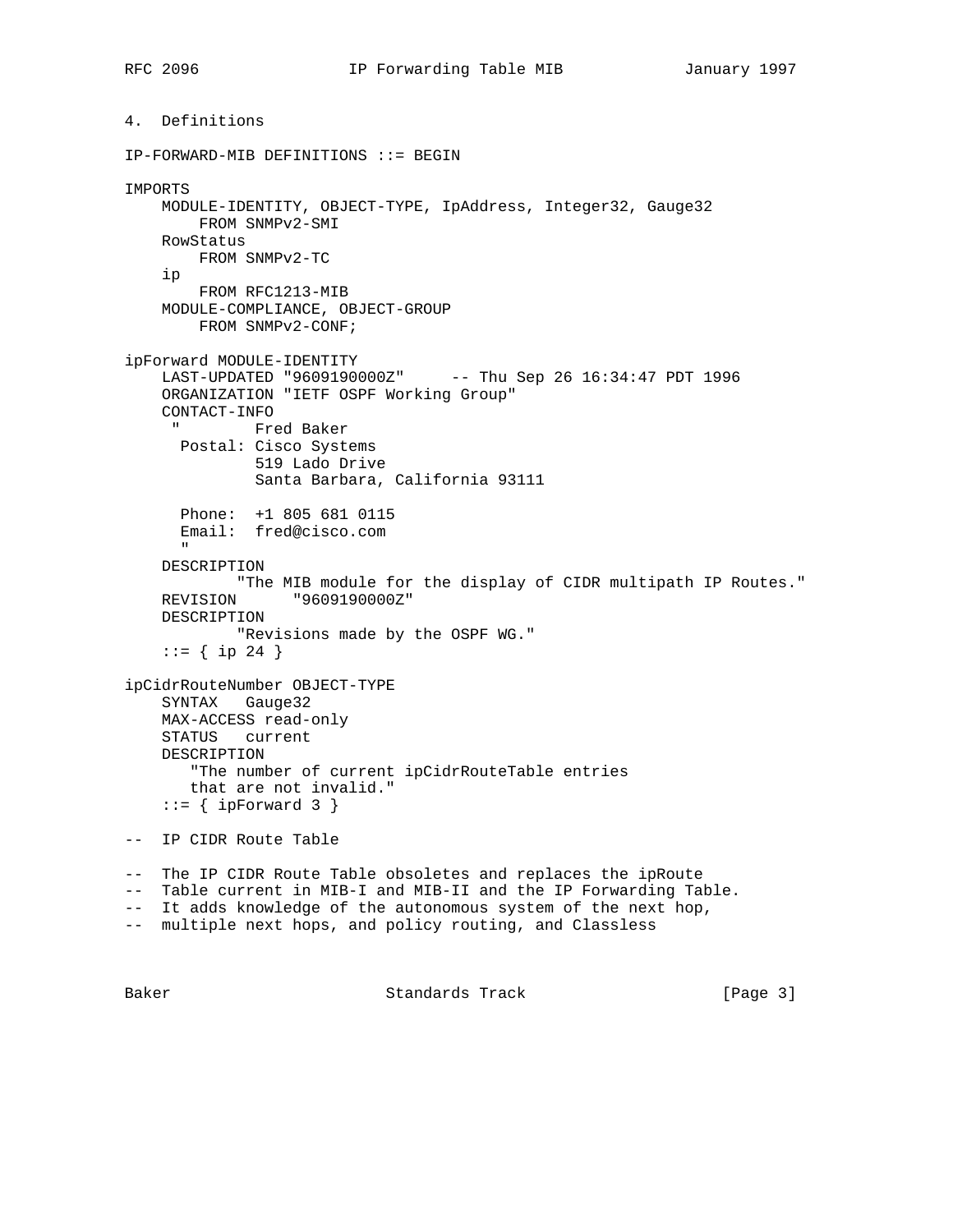```
-- Inter-Domain Routing.
ipCidrRouteTable OBJECT-TYPE
     SYNTAX SEQUENCE OF IpCidrRouteEntry
     MAX-ACCESS not-accessible
     STATUS current
    DESCRIPTION
        "This entity's IP Routing table."
     REFERENCE
        "RFC 1213 Section 6.6, The IP Group"
    ::= { ipForward 4 }
ipCidrRouteEntry OBJECT-TYPE
     SYNTAX IpCidrRouteEntry
     MAX-ACCESS not-accessible
     STATUS current
     DESCRIPTION
        "A particular route to a particular destina-
        tion, under a particular policy."
     INDEX {
         ipCidrRouteDest,
         ipCidrRouteMask,
         ipCidrRouteTos,
         ipCidrRouteNextHop
 }
     ::= { ipCidrRouteTable 1 }
IpCidrRouteEntry ::=
     SEQUENCE {
         ipCidrRouteDest
             IpAddress,
         ipCidrRouteMask
             IpAddress,
         ipCidrRouteTos
              Integer32,
         ipCidrRouteNextHop
             IpAddress,
         ipCidrRouteIfIndex
             Integer32,
         ipCidrRouteType
             INTEGER,
         ipCidrRouteProto
             INTEGER,
         ipCidrRouteAge
             Integer32,
         ipCidrRouteInfo
             OBJECT IDENTIFIER,
         ipCidrRouteNextHopAS
```
Baker Standards Track [Page 4]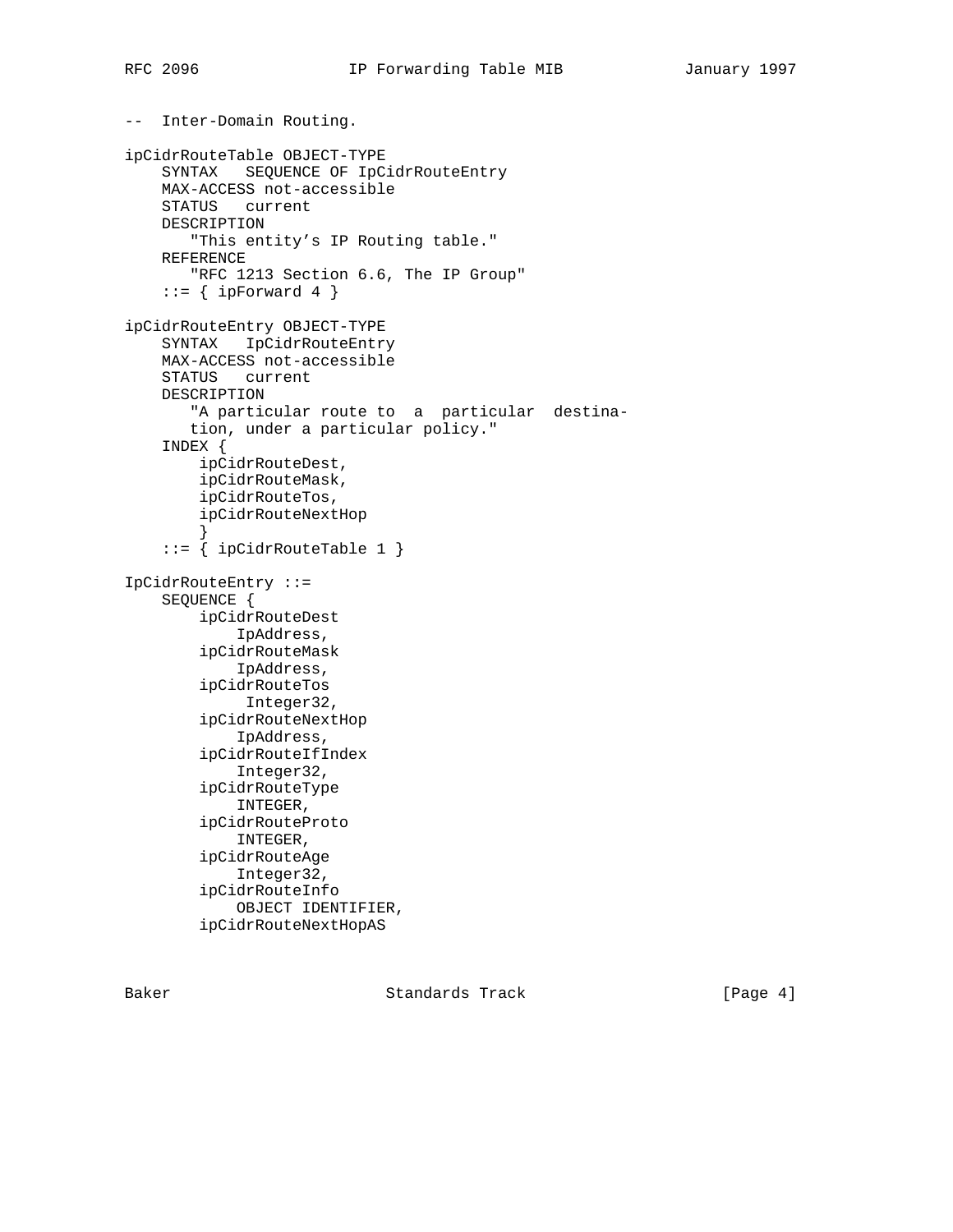```
 Integer32,
         ipCidrRouteMetric1
             Integer32,
         ipCidrRouteMetric2
            Integer32,
        ipCidrRouteMetric3
            Integer32,
         ipCidrRouteMetric4
            Integer32,
        ipCidrRouteMetric5
            Integer32,
        ipCidrRouteStatus
            RowStatus
     }
ipCidrRouteDest OBJECT-TYPE
    SYNTAX IpAddress
    MAX-ACCESS read-only
    STATUS current
    DESCRIPTION
        "The destination IP address of this route.
       This object may not take a Multicast (Class D)
       address value.
       Any assignment (implicit or otherwise) of an
       instance of this object to a value x must be
       rejected if the bitwise logical-AND of x with
       the value of the corresponding instance of the
       ipCidrRouteMask object is not equal to x."
     ::= { ipCidrRouteEntry 1 }
ipCidrRouteMask OBJECT-TYPE
     SYNTAX IpAddress
    MAX-ACCESS read-only
    STATUS current
    DESCRIPTION
        "Indicate the mask to be logical-ANDed with the
       destination address before being compared to
       the value in the ipCidrRouteDest field. For
       those systems that do not support arbitrary
       subnet masks, an agent constructs the value of
       the ipCidrRouteMask by reference to the IP Ad-
       dress Class.
       Any assignment (implicit or otherwise) of an
       instance of this object to a value x must be
       rejected if the bitwise logical-AND of x with
```
Baker Standards Track [Page 5]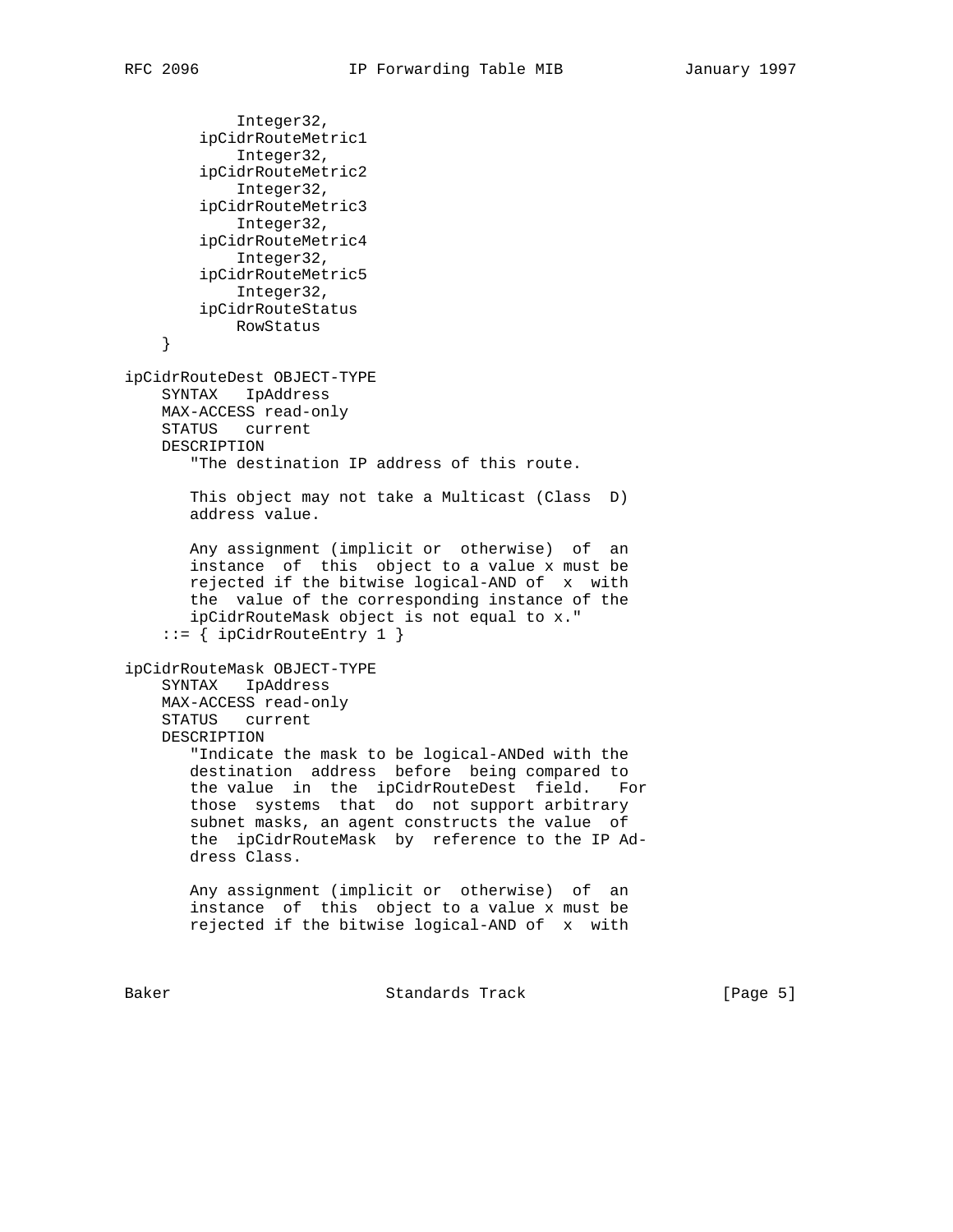the value of the corresponding instance of the ipCidrRouteDest object is not equal to ipCidrRoute- Dest." ::= { ipCidrRouteEntry 2 } -- The following convention is included for specification -- of TOS Field contents. At this time, the Host Requirements -- and the Router Requirements documents disagree on the width -- of the TOS field. This mapping describes the Router -- Requirements mapping, and leaves room to widen the TOS field -- without impact to fielded systems. ipCidrRouteTos OBJECT-TYPE SYNTAX Integer32 MAX-ACCESS read-only STATUS current DESCRIPTION "The policy specifier is the IP TOS Field. The encoding of IP TOS is as specified by the following convention. Zero indicates the default path if no more specific policy applies. +-----+-----+-----+-----+-----+-----+-----+-----+ | | | | | PRECEDENCE | TYPE OF SERVICE | 0 | | | | | +-----+-----+-----+-----+-----+-----+-----+-----+ IP TOS IP TOS Field Policy Field Policy Contents Code Contents Code  $0 \t0 \t0 \t0 \t1 \t= > 0$  0 0 0 1 ==> 2 0 0 1 0 ==> 4 0 0 1 1 ==> 6  $0 1 0 0$  ==> 8 0 1 0 1 ==> 10 0 1 1 0 ==> 12 0 1 1 1 ==> 14 1 0 0 0 ==> 16 1 0 0 1 ==> 18 1 0 1 0 ==> 20 1 0 1 1 ==> 22 1 1 0 0 ==> 24 1 1 0 1 ==> 26 1 1 1 0 ==> 28 1 1 1 1 ==> 30" ::= { ipCidrRouteEntry 3 } ipCidrRouteNextHop OBJECT-TYPE SYNTAX IpAddress MAX-ACCESS read-only STATUS current DESCRIPTION "On remote routes, the address of the next sys tem en route; Otherwise, 0.0.0.0."

Baker Standards Track [Page 6]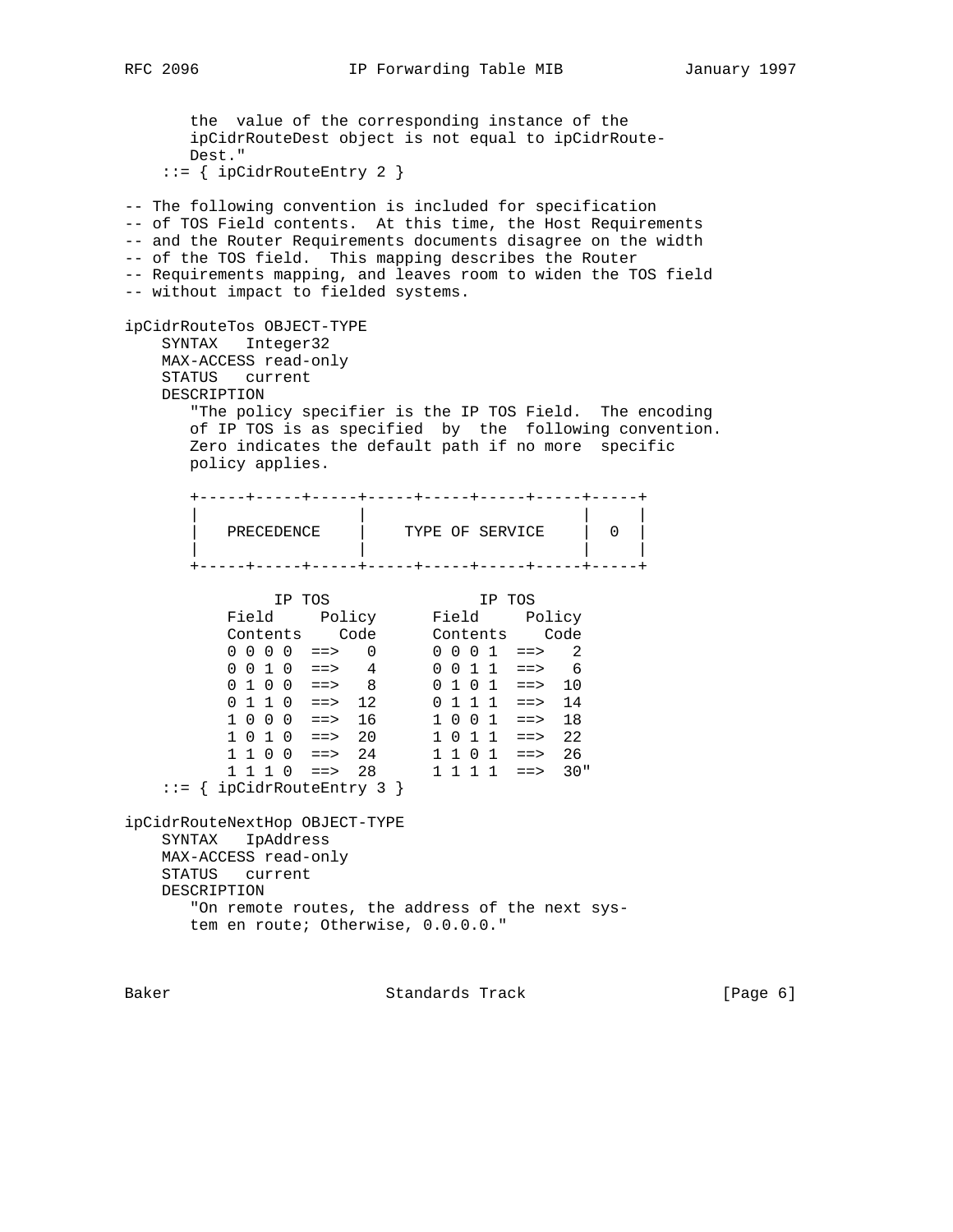```
 ::= { ipCidrRouteEntry 4 }
ipCidrRouteIfIndex OBJECT-TYPE
    SYNTAX Integer32
    MAX-ACCESS read-create
    STATUS current
    DESCRIPTION
       "The ifIndex value which identifies the local
       interface through which the next hop of this
       route should be reached."
    DEFVAL { 0 }
    ::= { ipCidrRouteEntry 5 }
ipCidrRouteType OBJECT-TYPE
    SYNTAX INTEGER {
               other (1), -- not specified by this MIB
                reject (2), -- route which discards traffic
                local (3), -- local interface
            remote (4) -- remote destination }
 }
    MAX-ACCESS read-create
    STATUS current
    DESCRIPTION
       "The type of route. Note that local(3) refers
       to a route for which the next hop is the final
       destination; remote(4) refers to a route for
       which the next hop is not the final destina-
       tion.
       Routes which do not result in traffic forwarding or
       rejection should not be displayed even if the
       implementation keeps them stored internally.
       reject (2) refers to a route which, if matched, discards
       the message as unreachable. This is used in some
       protocols as a means of correctly aggregating routes."
     ::= { ipCidrRouteEntry 6 }
ipCidrRouteProto OBJECT-TYPE
    SYNTAX INTEGER {
other (1), -- not specified
 local (2), -- local interface
                netmgmt (3), -- static route
                icmp (4), -- result of ICMP Redirect
                        -- the following are all dynamic
                        -- routing protocols
```
Baker Standards Track [Page 7]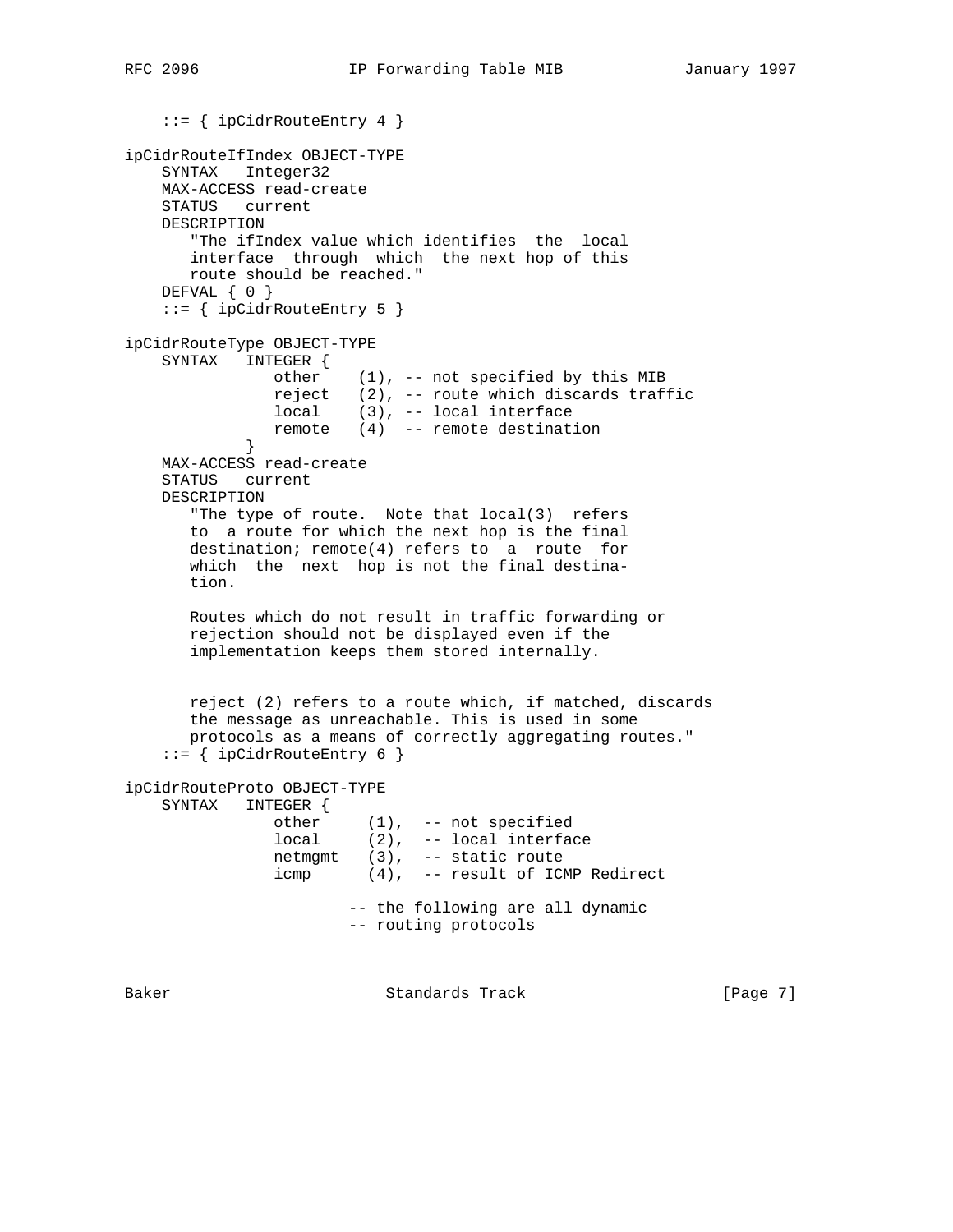```
 egp (5), -- Exterior Gateway Protocol
 ggp (6), -- Gateway-Gateway Protocol
 hello (7), -- FuzzBall HelloSpeak
               rip (8), -- Berkeley RIP or RIP-II
 isIs (9), -- Dual IS-IS
 esIs (10), -- ISO 9542
               ciscoIgrp (11), -- Cisco IGRP
               bbnSpfIgp (12), -- BBN SPF IGP
               ospf (13), -- Open Shortest Path First
               bgp (14), -- Border Gateway Protocol
              Dgp (11), 201001<br>idpr (15), -- InterDomain Policy Routing
            ciscoEigrp (16) -- Cisco EIGRP
 }
    MAX-ACCESS read-only
    STATUS current
    DESCRIPTION
       "The routing mechanism via which this route was
       learned. Inclusion of values for gateway rout-
       ing protocols is not intended to imply that
       hosts should support those protocols."
   ::= { ipCidrRouteEntry 7 }
ipCidrRouteAge OBJECT-TYPE
    SYNTAX Integer32
    MAX-ACCESS read-only
    STATUS current
    DESCRIPTION
       "The number of seconds since this route was
       last updated or otherwise determined to be
       correct. Note that no semantics of 'too old'
       can be implied except through knowledge of the
       routing protocol by which the route was
       learned."
   DEFVAL { 0 }
    ::= { ipCidrRouteEntry 8 }
ipCidrRouteInfo OBJECT-TYPE
    SYNTAX OBJECT IDENTIFIER
    MAX-ACCESS read-create
    STATUS current
    DESCRIPTION
       "A reference to MIB definitions specific to the
       particular routing protocol which is responsi-
       ble for this route, as determined by the value
       specified in the route's ipCidrRouteProto value.
       If this information is not present, its value
      should be set to the OBJECT IDENTIFIER \{ 0 0 \},
       which is a syntactically valid object identif-
```
Baker **Standards Track** [Page 8]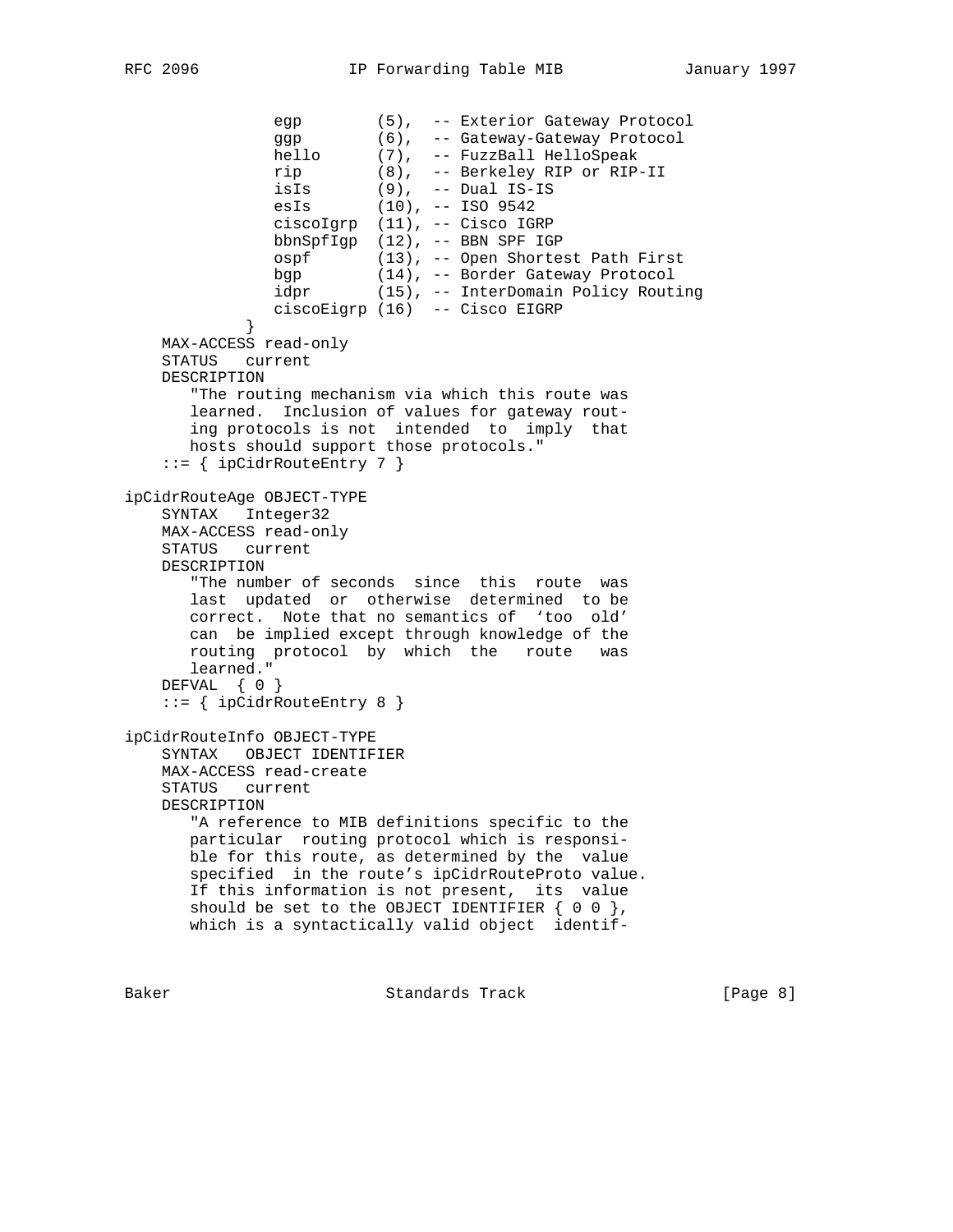```
 ier, and any implementation conforming to ASN.1
       and the Basic Encoding Rules must be able to
       generate and recognize this value."
     ::= { ipCidrRouteEntry 9 }
ipCidrRouteNextHopAS OBJECT-TYPE
     SYNTAX Integer32
    MAX-ACCESS read-create
    STATUS current
    DESCRIPTION
        "The Autonomous System Number of the Next Hop.
       The semantics of this object are determined by
       the routing-protocol specified in the route's
        ipCidrRouteProto value. When this object is
       unknown or not relevant its value should be set
       to zero."
   DEFVAL { 0 }
     ::= { ipCidrRouteEntry 10 }
ipCidrRouteMetric1 OBJECT-TYPE
    SYNTAX Integer32
    MAX-ACCESS read-create
    STATUS current
    DESCRIPTION
        "The primary routing metric for this route.
       The semantics of this metric are determined by
       the routing-protocol specified in the route's
       ipCidrRouteProto value. If this metric is not
       used, its value should be set to -1."
    DEFVAL \{-1\} ::= { ipCidrRouteEntry 11 }
ipCidrRouteMetric2 OBJECT-TYPE
     SYNTAX Integer32
    MAX-ACCESS read-create
    STATUS current
    DESCRIPTION
        "An alternate routing metric for this route.
       The semantics of this metric are determined by
       the routing-protocol specified in the route's
       ipCidrRouteProto value. If this metric is not
       used, its value should be set to -1."
    DEFVAL \{-1\} ::= { ipCidrRouteEntry 12 }
ipCidrRouteMetric3 OBJECT-TYPE
    SYNTAX Integer32
    MAX-ACCESS read-create
```
Baker Standards Track [Page 9]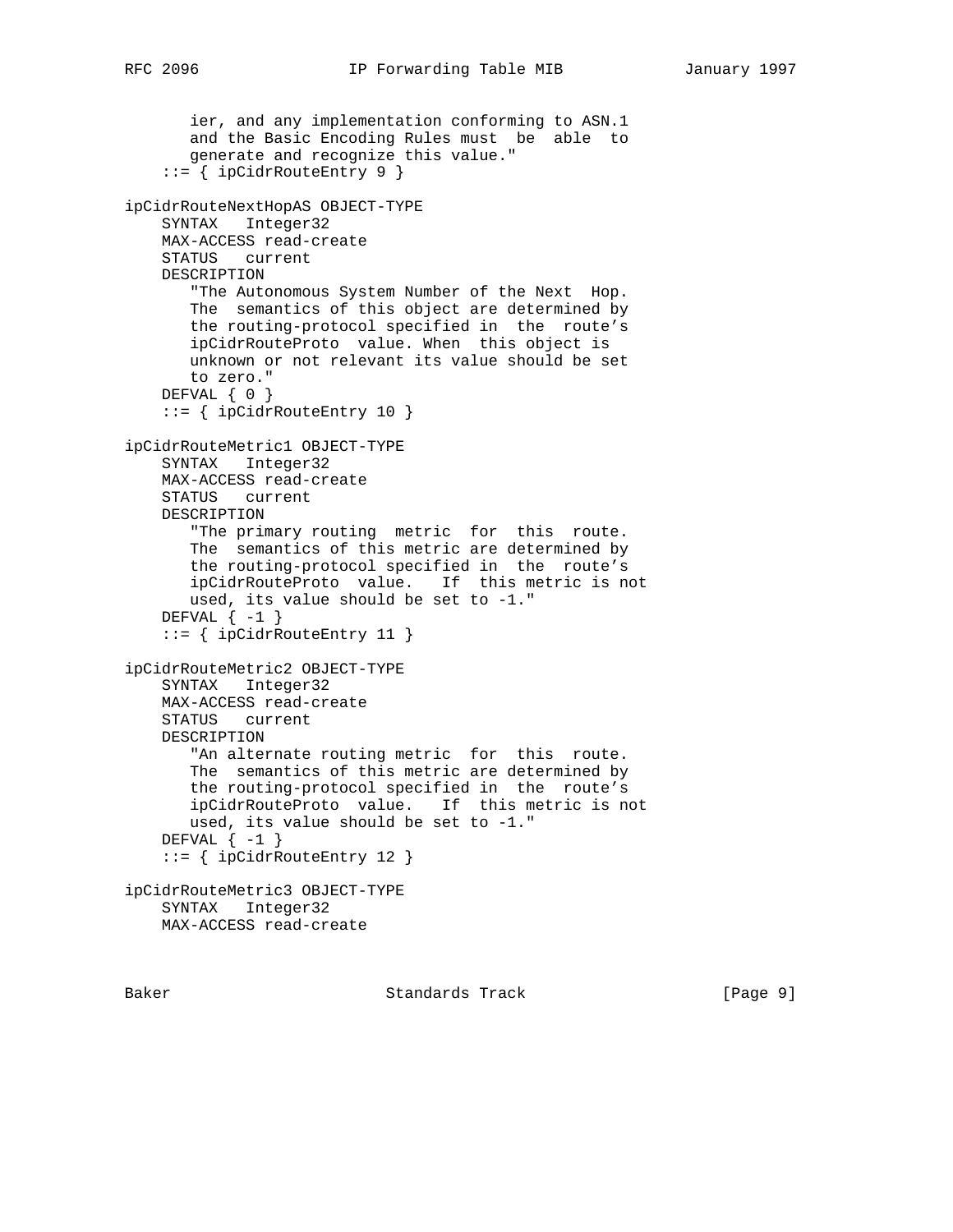```
 STATUS current
    DESCRIPTION
       "An alternate routing metric for this route.
       The semantics of this metric are determined by
       the routing-protocol specified in the route's
       ipCidrRouteProto value. If this metric is not
       used, its value should be set to -1."
   DEFVAL \{-1\} ::= { ipCidrRouteEntry 13 }
ipCidrRouteMetric4 OBJECT-TYPE
    SYNTAX Integer32
    MAX-ACCESS read-create
     STATUS current
    DESCRIPTION
        "An alternate routing metric for this route.
       The semantics of this metric are determined by
       the routing-protocol specified in the route's
       ipCidrRouteProto value. If this metric is not
       used, its value should be set to -1."
    DEFVAL \{-1\} ::= { ipCidrRouteEntry 14 }
ipCidrRouteMetric5 OBJECT-TYPE
     SYNTAX Integer32
    MAX-ACCESS read-create
    STATUS current
    DESCRIPTION
        "An alternate routing metric for this route.
       The semantics of this metric are determined by
       the routing-protocol specified in the route's
       ipCidrRouteProto value. If this metric is not
       used, its value should be set to -1."
    DEFVAL \{-1\} ::= { ipCidrRouteEntry 15 }
ipCidrRouteStatus OBJECT-TYPE
     SYNTAX RowStatus
    MAX-ACCESS read-create
     STATUS current
    DESCRIPTION
        "The row status variable, used according to
```

```
 row installation and removal conventions."
 ::= { ipCidrRouteEntry 16 }
```
-- conformance information

ipForwardConformance OBJECT IDENTIFIER ::= { ipForward 5 }

Baker Standards Track [Page 10]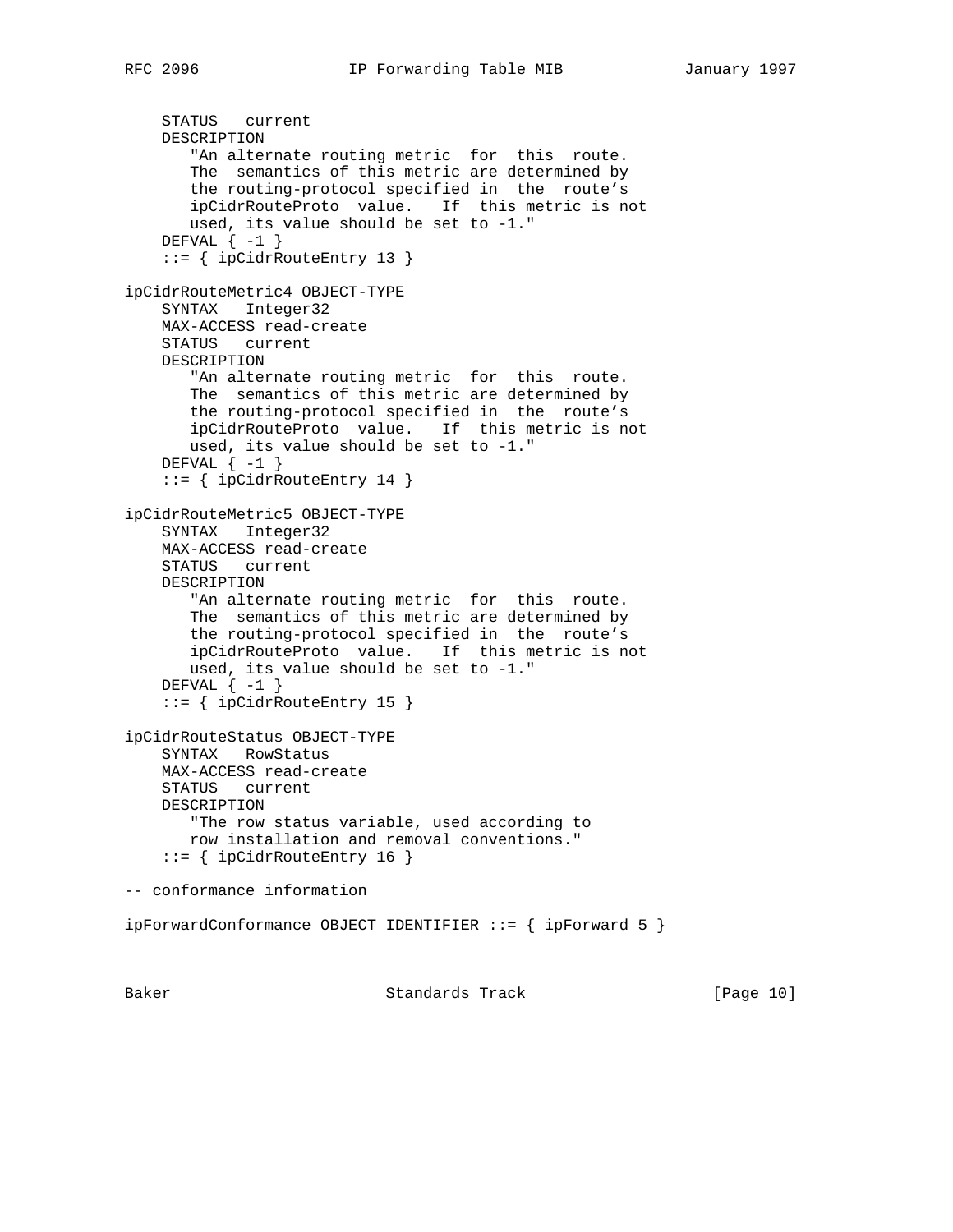```
ipForwardGroups OBJECT IDENTIFIER ::= { ipForwardConformance 1 }
ipForwardCompliances OBJECT IDENTIFIER ::= { ipForwardConformance 2 }
-- compliance statements
ipForwardCompliance MODULE-COMPLIANCE
   STATUS current
   DESCRIPTION
        "The compliance statement for SNMPv2 entities
       which implement the ipForward MIB."
   MODULE -- this module
   MANDATORY-GROUPS { ipForwardCidrRouteGroup }
    ::= { ipForwardCompliances 1 }
-- units of conformance
ipForwardCidrRouteGroup OBJECT-GROUP
     OBJECTS { ipCidrRouteNumber,
               ipCidrRouteDest, ipCidrRouteMask, ipCidrRouteTos,
               ipCidrRouteNextHop, ipCidrRouteIfIndex, ipCidrRouteType,
               ipCidrRouteProto, ipCidrRouteAge, ipCidrRouteInfo,
               ipCidrRouteNextHopAS, ipCidrRouteMetric1,
               ipCidrRouteMetric2, ipCidrRouteMetric3,
               ipCidrRouteMetric4, ipCidrRouteMetric5, ipCidrRouteStatus
 }
     STATUS current
    DESCRIPTION
        "The CIDR Route Table."
     ::= { ipForwardGroups 3 }
-- Obsoleted Definitions - Objects
ipForwardNumber OBJECT-TYPE
    SYNTAX Gauge32
    MAX-ACCESS read-only
    STATUS obsolete
    DESCRIPTION
        "The number of current ipForwardTable entries
       that are not invalid."
    ::= { ipForward 1 }
-- IP Forwarding Table
-- The IP Forwarding Table obsoletes and replaces the ipRoute
-- Table current in MIB-I and MIB-II. It adds knowledge of
-- the autonomous system of the next hop, multiple next hop
```
Baker Standards Track [Page 11]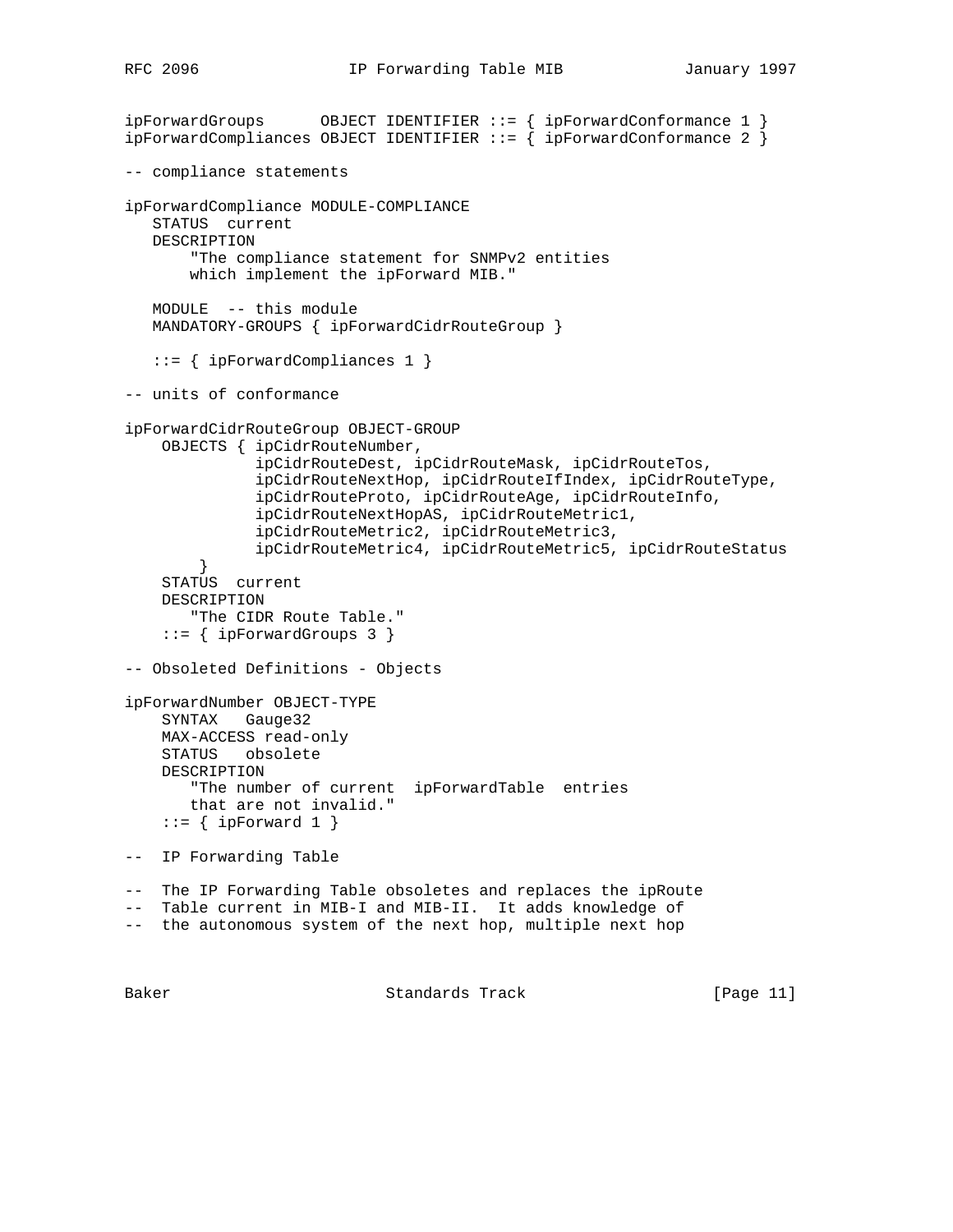```
-- support, and policy routing support.
ipForwardTable OBJECT-TYPE
     SYNTAX SEQUENCE OF IpForwardEntry
     MAX-ACCESS not-accessible
     STATUS obsolete
    DESCRIPTION
        "This entity's IP Routing table."
     REFERENCE
        "RFC 1213 Section 6.6, The IP Group"
    ::= { ipForward 2 }
ipForwardEntry OBJECT-TYPE
     SYNTAX IpForwardEntry
     MAX-ACCESS not-accessible
     STATUS obsolete
     DESCRIPTION
        "A particular route to a particular destina-
        tion, under a particular policy."
     INDEX {
         ipForwardDest,
         ipForwardProto,
         ipForwardPolicy,
         ipForwardNextHop
 }
    ::= { ipForwardTable 1 }
IpForwardEntry ::=
     SEQUENCE {
         ipForwardDest
             IpAddress,
         ipForwardMask
             IpAddress,
         ipForwardPolicy
             Integer32,
         ipForwardNextHop
             IpAddress,
         ipForwardIfIndex
             Integer32,
         ipForwardType
             INTEGER,
         ipForwardProto
             INTEGER,
         ipForwardAge
             Integer32,
         ipForwardInfo
             OBJECT IDENTIFIER,
         ipForwardNextHopAS
```
Baker Standards Track [Page 12]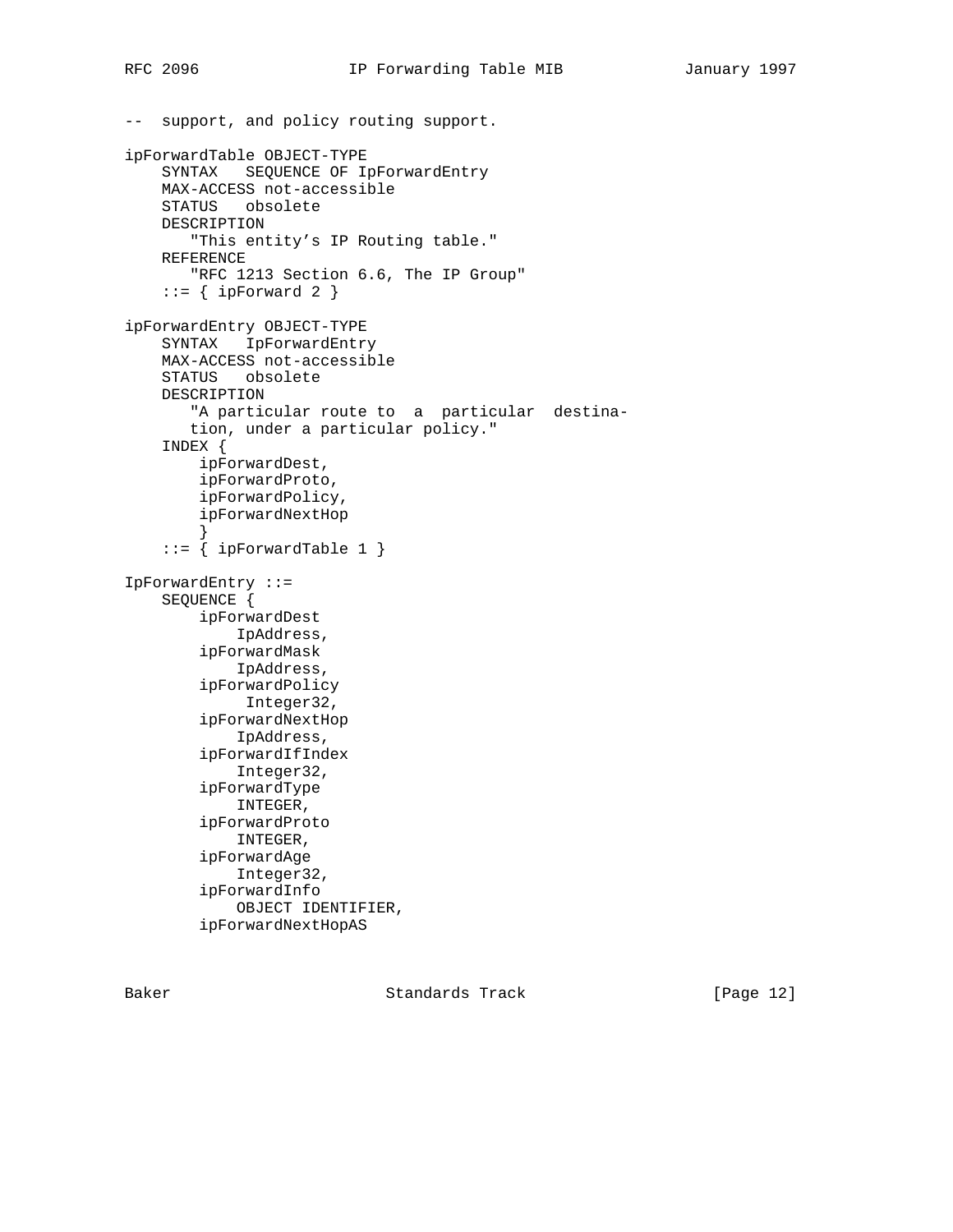```
 Integer32,
         ipForwardMetric1
            Integer32,
         ipForwardMetric2
            Integer32,
        ipForwardMetric3
            Integer32,
        ipForwardMetric4
            Integer32,
        ipForwardMetric5
            Integer32
     }
ipForwardDest OBJECT-TYPE
     SYNTAX IpAddress
    MAX-ACCESS read-only
    STATUS obsolete
    DESCRIPTION
       "The destination IP address of this route. An
       entry with a value of 0.0.0.0 is considered a
       default route.
       This object may not take a Multicast (Class D)
       address value.
       Any assignment (implicit or otherwise) of an
       instance of this object to a value x must be
       rejected if the bitwise logical-AND of x with
       the value of the corresponding instance of the
        ipForwardMask object is not equal to x."
    ::= { ipForwardEntry 1 }
ipForwardMask OBJECT-TYPE
     SYNTAX IpAddress
    MAX-ACCESS read-create
    STATUS obsolete
    DESCRIPTION
        "Indicate the mask to be logical-ANDed with the
       destination address before being compared to
       the value in the ipForwardDest field. For
       those systems that do not support arbitrary
       subnet masks, an agent constructs the value of
       the ipForwardMask by reference to the IP Ad-
       dress Class.
       Any assignment (implicit or otherwise) of an
       instance of this object to a value x must be
       rejected if the bitwise logical-AND of x with
```
Baker Standards Track [Page 13]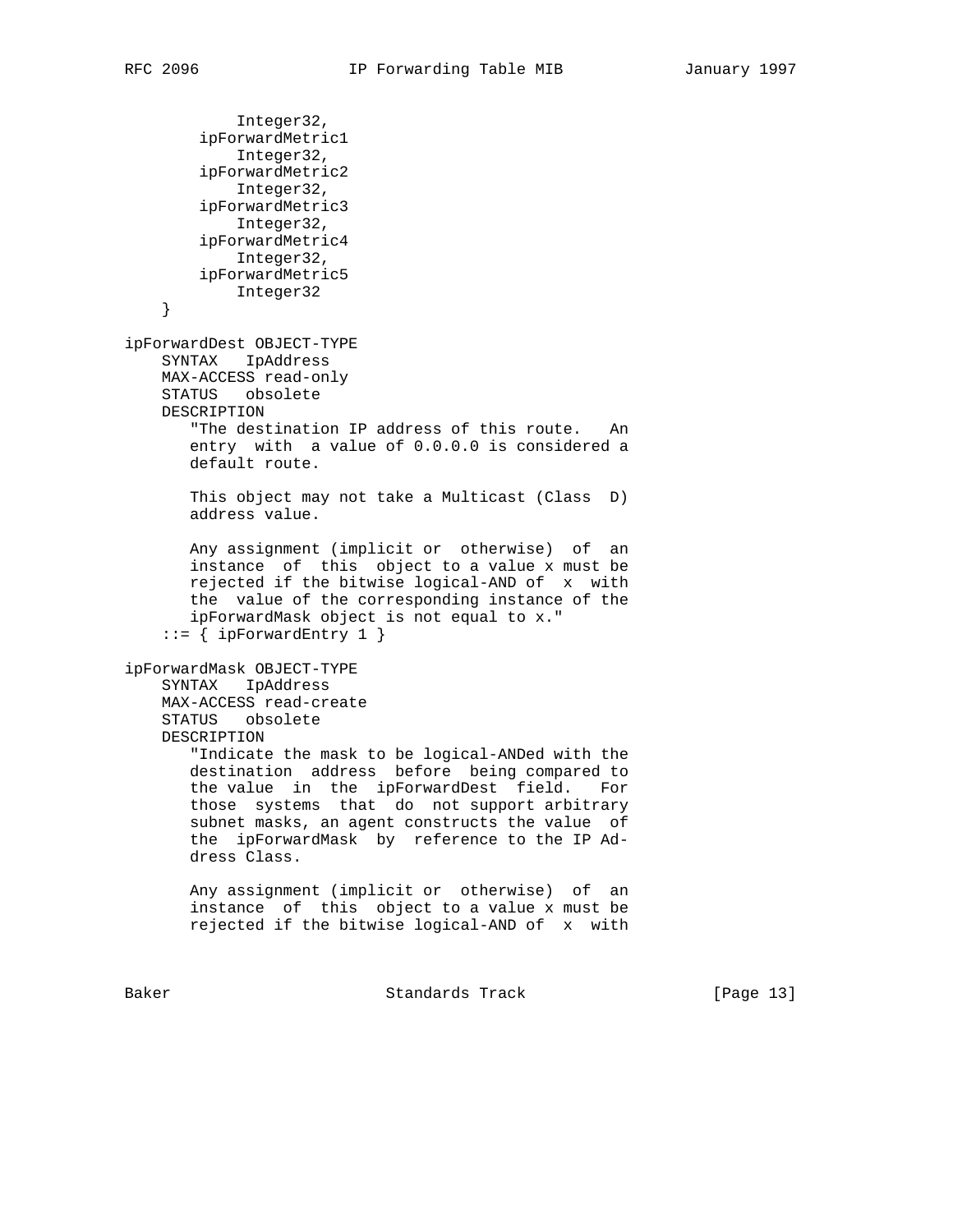```
 the value of the corresponding instance of the
      ipForwardDest object is not equal to ipForward-
      Dest."
    DEFVAL { '00000000'h } -- 0.0.0.0
   ::= { ipForwardEntry 2 }
-- The following convention is included for specification
-- of TOS Field contents. At this time, the Host Requirements
-- and the Router Requirements documents disagree on the width
-- of the TOS field. This mapping describes the Router
-- Requirements mapping, and leaves room to widen the TOS field
-- without impact to fielded systems.
ipForwardPolicy OBJECT-TYPE
    SYNTAX Integer32
    MAX-ACCESS read-only
    STATUS obsolete
    DESCRIPTION
      "The general set of conditions that would cause
      the selection of one multipath route (set of
      next hops for a given destination) is referred
      to as 'policy'.
      Unless the mechanism indicated by ipForwardPro-
      to specifies otherwise, the policy specifier is
      the IP TOS Field. The encoding of IP TOS is as
       specified by the following convention. Zero
      indicates the default path if no more specific
      policy applies.
      +-----+-----+-----+-----+-----+-----+-----+-----+
 | | | |
 | PRECEDENCE | TYPE OF SERVICE | 0 |
 | | | |
      +-----+-----+-----+-----+-----+-----+-----+-----+
 IP TOS IP TOS
 Field Policy Field Policy
 Contents Code Contents Code
0 \t0 \t0 \t0 \t1 \t= > 0 0 0 0 1 ==> 2
 0 0 1 0 ==> 4 0 0 1 1 ==> 6
0 1 0 0 ==> 8 0 1 0 1 ==> 10
 0 1 1 0 ==> 12 0 1 1 1 ==> 14
 1 0 0 0 ==> 16 1 0 0 1 ==> 18
 1 0 1 0 ==> 20 1 0 1 1 ==> 22
```
Baker Standards Track [Page 14]

 1 1 0 0 ==> 24 1 1 0 1 ==> 26 1 1 1 0 ==> 28 1 1 1 1 ==> 30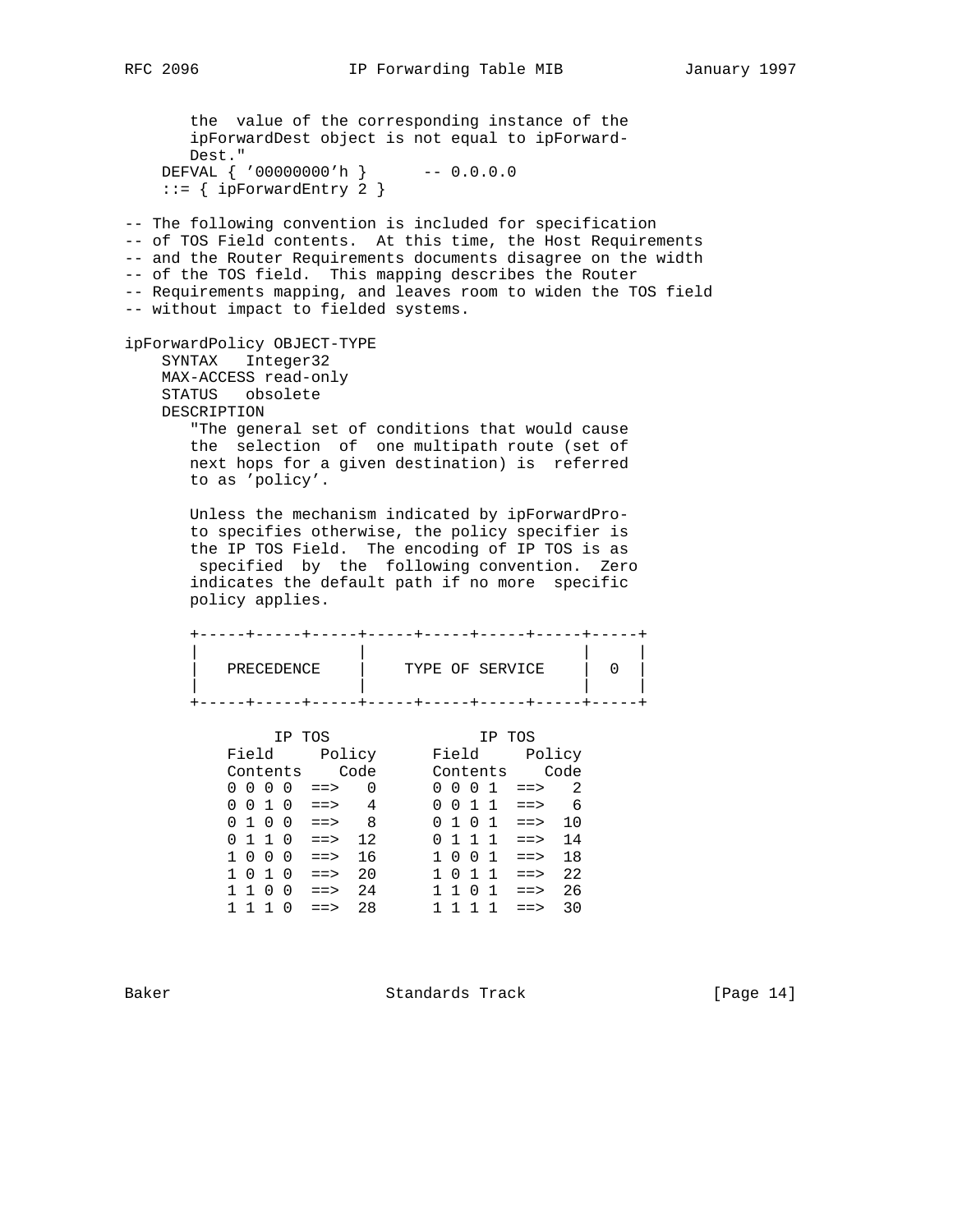```
 Protocols defining 'policy' otherwise must ei-
       ther define a set of values which are valid for
       this object or must implement an integer-
       instanced policy table for which this object's
       value acts as an index."
    ::= { ipForwardEntry 3 }
ipForwardNextHop OBJECT-TYPE
    SYNTAX IpAddress
    MAX-ACCESS read-only
    STATUS obsolete
    DESCRIPTION
       "On remote routes, the address of the next sys-
       tem en route; Otherwise, 0.0.0.0."
    ::= { ipForwardEntry 4 }
ipForwardIfIndex OBJECT-TYPE
    SYNTAX Integer32
    MAX-ACCESS read-create
    STATUS obsolete
    DESCRIPTION
       "The ifIndex value which identifies the local
       interface through which the next hop of this
       route should be reached."
    DEFVAL { 0 }
    ::= { ipForwardEntry 5 }
ipForwardType OBJECT-TYPE
    SYNTAX INTEGER {
                other (1), -- not specified by this MIB
                invalid (2), -- logically deleted
                local (3), -- local interface
                remote (4) -- remote destination
 }
    MAX-ACCESS read-create
    STATUS obsolete
    DESCRIPTION
       "The type of route. Note that local(3) refers
       to a route for which the next hop is the final
       destination; remote(4) refers to a route for
       which the next hop is not the final destina-
       tion.
       Setting this object to the value invalid(2) has
       the effect of invalidating the corresponding
       entry in the ipForwardTable object. That is,
       it effectively disassociates the destination
       identified with said entry from the route iden-
```
Baker Standards Track [Page 15]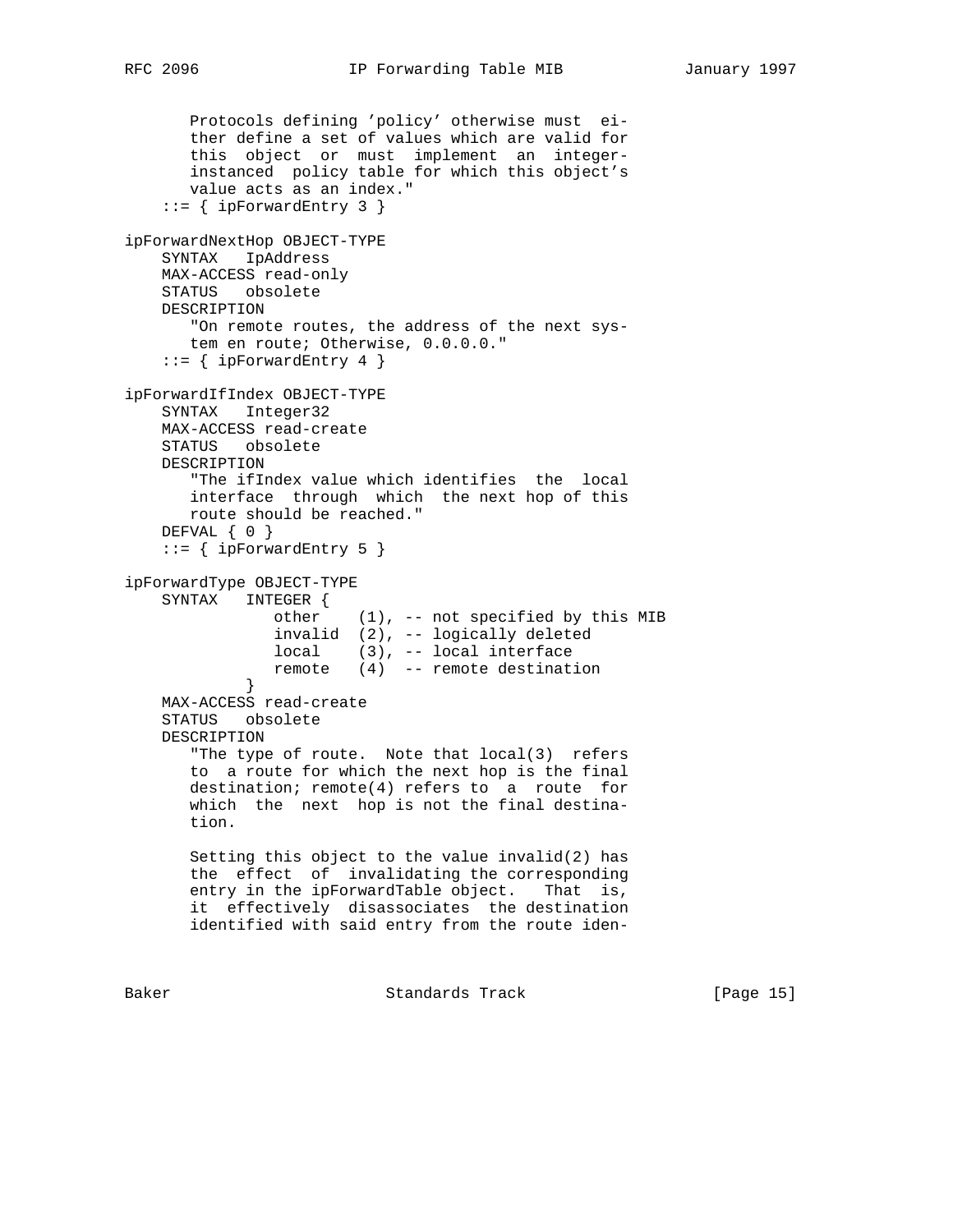```
 tified with said entry. It is an
       implementation-specific matter as to whether
       the agent removes an invalidated entry from the
       table. Accordingly, management stations must
       be prepared to receive tabular information from
       agents that corresponds to entries not current-
       ly in use. Proper interpretation of such en-
       tries requires examination of the relevant ip-
       ForwardType object."
    DEFVAL { invalid }
   ::= { ipForwardEntry 6 }
ipForwardProto OBJECT-TYPE
    SYNTAX INTEGER {
other (1), -- not specified
 local (2), -- local interface
              netmgmt (3), - static route<br>icmp (4), - result of ICN
                      (4), -- result of ICMP Redirect
                      -- the following are all dynamic
                      -- routing protocols
 egp (5), -- Exterior Gateway Protocol
 ggp (6), -- Gateway-Gateway Protocol
 hello (7), -- FuzzBall HelloSpeak
 rip (8), -- Berkeley RIP or RIP-II
 is-is (9), -- Dual IS-IS
 es-is (10), -- ISO 9542
               ciscoIgrp (11), -- Cisco IGRP
               bbnSpfIgp (12), -- BBN SPF IGP
               ospf (13), -- Open Shortest Path First
               bgp (14), -- Border Gateway Protocol
               idpr (15) -- InterDomain Policy Routing
 }
    MAX-ACCESS read-only
    STATUS obsolete
    DESCRIPTION
       "The routing mechanism via which this route was
       learned. Inclusion of values for gateway rout-
       ing protocols is not intended to imply that
       hosts should support those protocols."
   ::= { ipForwardEntry 7 }
ipForwardAge OBJECT-TYPE
    SYNTAX Integer32
    MAX-ACCESS read-only
    STATUS obsolete
    DESCRIPTION
       "The number of seconds since this route was
```
Baker Standards Track [Page 16]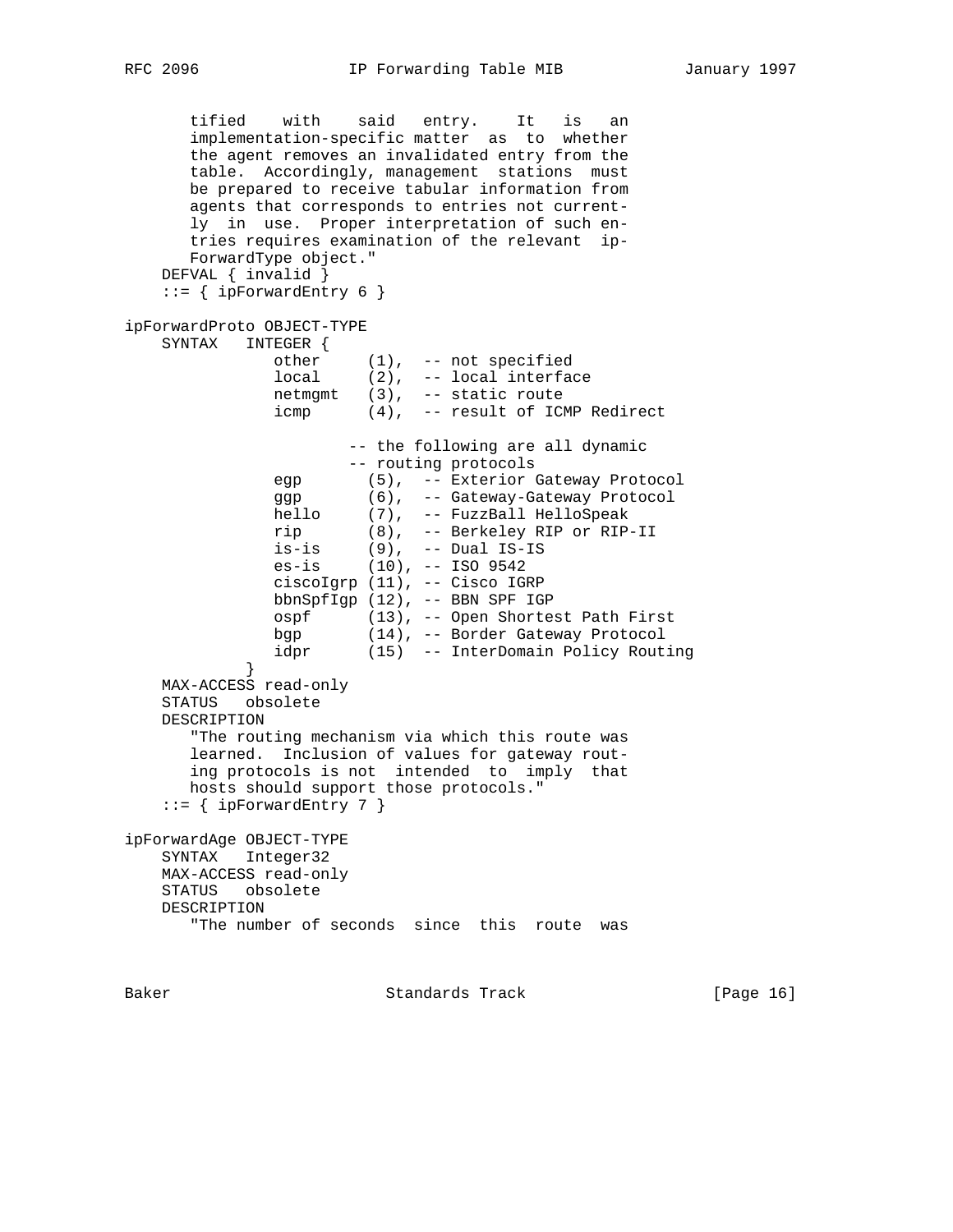```
 last updated or otherwise determined to be
       correct. Note that no semantics of 'too old'
       can be implied except through knowledge of the
 routing protocol by which the route was
 learned."
   DEFVAL { 0 }
     ::= { ipForwardEntry 8 }
ipForwardInfo OBJECT-TYPE
    SYNTAX OBJECT IDENTIFIER
    MAX-ACCESS read-create
    STATUS obsolete
    DESCRIPTION
       "A reference to MIB definitions specific to the
       particular routing protocol which is responsi-
       ble for this route, as determined by the value
       specified in the route's ipForwardProto value.
       If this information is not present, its value
      should be set to the OBJECT IDENTIFIER \{ 0 0 \},
       which is a syntactically valid object identif-
       ier, and any implementation conforming to ASN.1
       and the Basic Encoding Rules must be able to
       generate and recognize this value."
    ::= { ipForwardEntry 9 }
ipForwardNextHopAS OBJECT-TYPE
    SYNTAX Integer32
    MAX-ACCESS read-create
    STATUS obsolete
    DESCRIPTION
       "The Autonomous System Number of the Next Hop.
       When this is unknown or not relevant to the
       protocol indicated by ipForwardProto, zero."
    DEFVAL { 0 }
     ::= { ipForwardEntry 10 }
ipForwardMetric1 OBJECT-TYPE
    SYNTAX Integer32
    MAX-ACCESS read-create
    STATUS obsolete
    DESCRIPTION
       "The primary routing metric for this route.
       The semantics of this metric are determined by
       the routing-protocol specified in the route's
       ipForwardProto value. If this metric is not
       used, its value should be set to -1."
   DEFVAL \{-1\}::= { ipForwardEntry 11 }
```
Baker Standards Track [Page 17]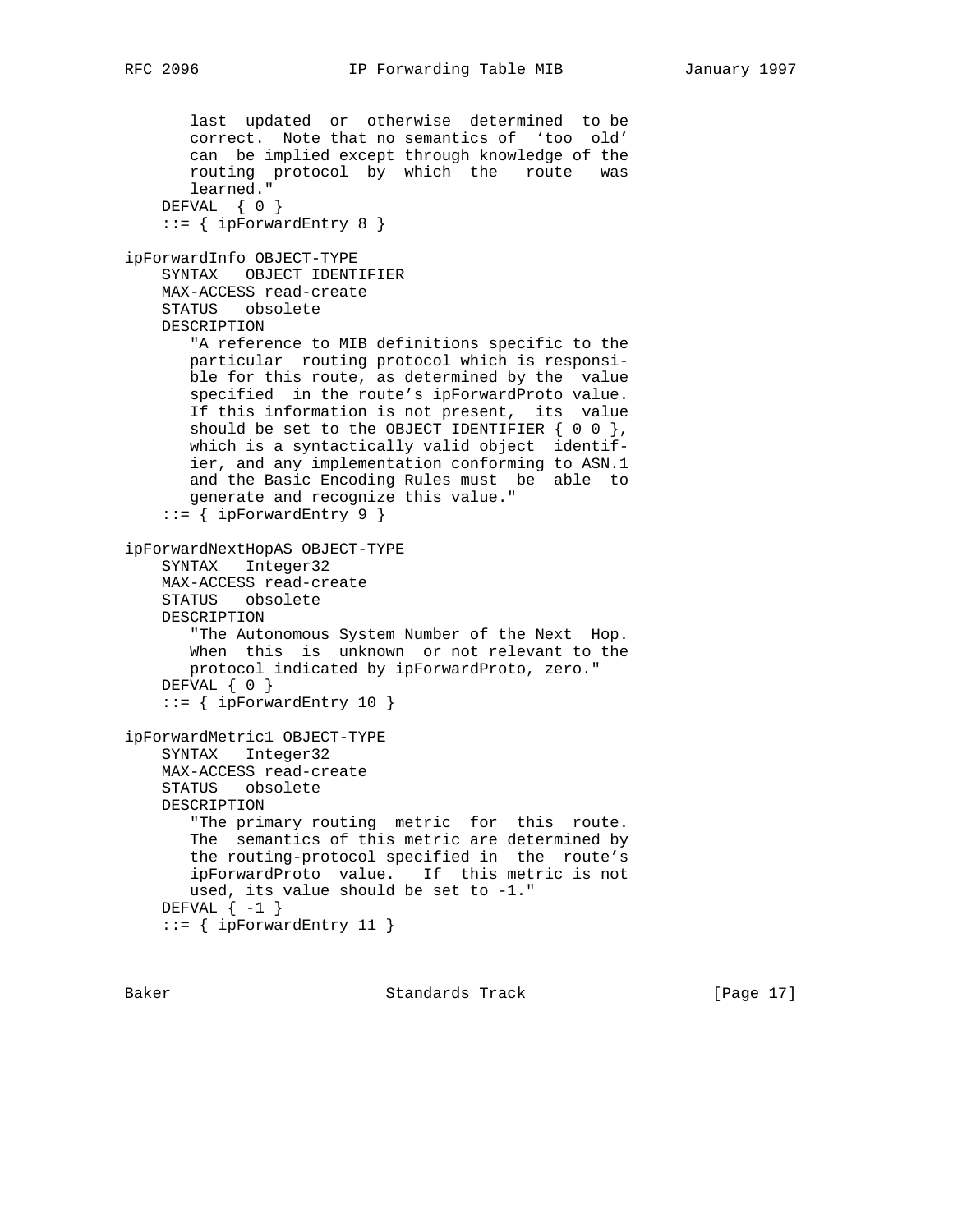```
ipForwardMetric2 OBJECT-TYPE
    SYNTAX Integer32
    MAX-ACCESS read-create
    STATUS obsolete
    DESCRIPTION
       "An alternate routing metric for this route.
       The semantics of this metric are determined by
       the routing-protocol specified in the route's
       ipForwardProto value. If this metric is not
       used, its value should be set to -1."
   DEFVAL \{-1\}::= { ipForwardEntry 12 }
ipForwardMetric3 OBJECT-TYPE
    SYNTAX Integer32
    MAX-ACCESS read-create
    STATUS obsolete
    DESCRIPTION
       "An alternate routing metric for this route.
       The semantics of this metric are determined by
       the routing-protocol specified in the route's
       ipForwardProto value. If this metric is not
       used, its value should be set to -1."
   DEFVAL \{-1\}::= { ipForwardEntry 13 }
ipForwardMetric4 OBJECT-TYPE
    SYNTAX Integer32
    MAX-ACCESS read-create
    STATUS obsolete
    DESCRIPTION
       "An alternate routing metric for this route.
       The semantics of this metric are determined by
       the routing-protocol specified in the route's
       ipForwardProto value. If this metric is not
       used, its value should be set to -1."
   DEFVAL \{-1\}::= { ipForwardEntry 14 }
ipForwardMetric5 OBJECT-TYPE
    SYNTAX Integer32
    MAX-ACCESS read-create
    STATUS obsolete
    DESCRIPTION
       "An alternate routing metric for this route.
       The semantics of this metric are determined by
       the routing-protocol specified in the route's
```
Baker **Standards Track** [Page 18]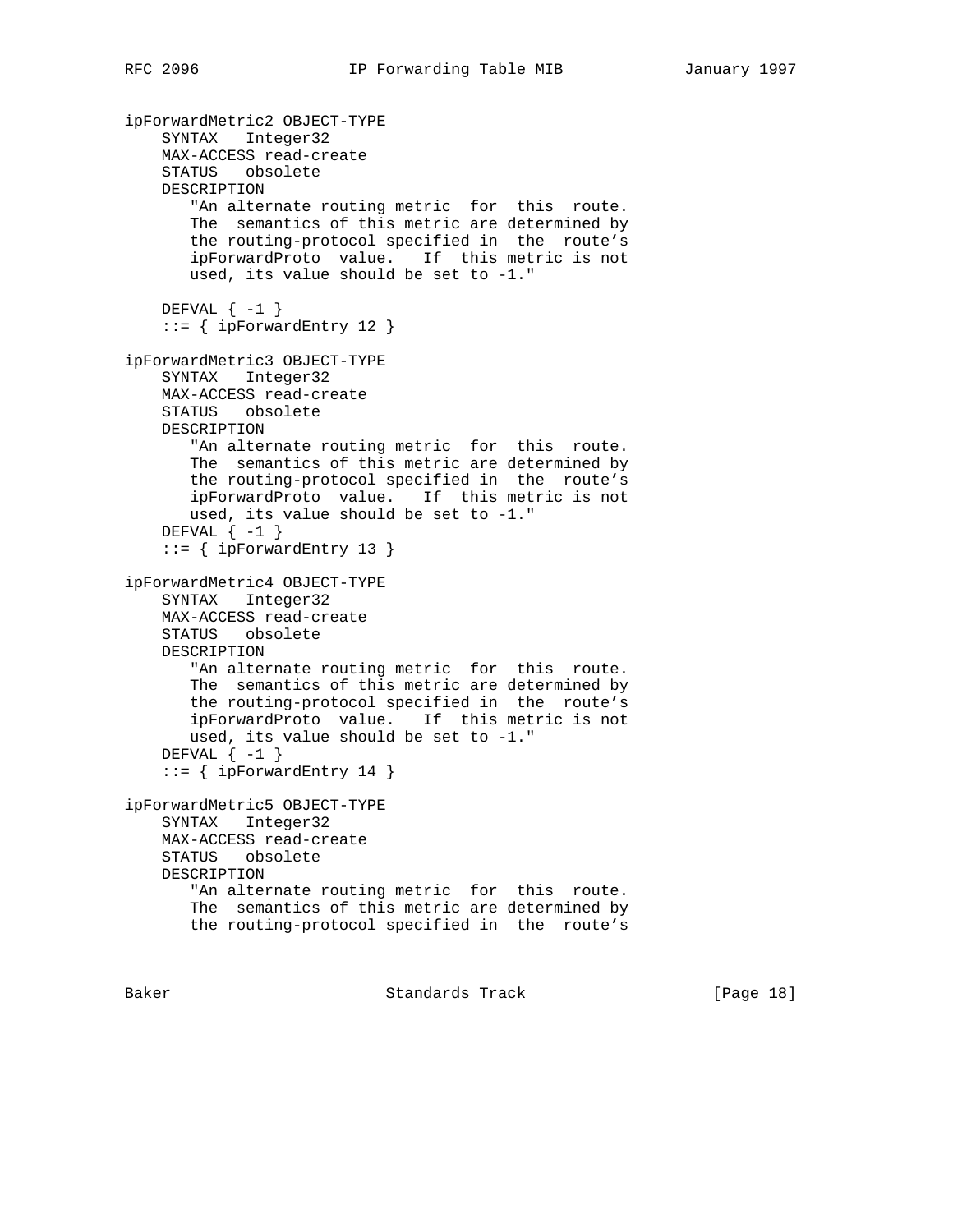```
 ipForwardProto value. If this metric is not
 used, its value should be set to -1."
 DEFVAL { -1 }
     ::= { ipForwardEntry 15 }
-- Obsoleted Definitions - Groups
-- compliance statements
ipForwardOldCompliance MODULE-COMPLIANCE
   STATUS obsolete
   DESCRIPTION
        "The compliance statement for SNMP entities
       which implement the ipForward MIB."
   MODULE -- this module
   MANDATORY-GROUPS { ipForwardMultiPathGroup }
    ::= { ipForwardCompliances 2 }
ipForwardMultiPathGroup OBJECT-GROUP
```

```
 OBJECTS { ipForwardNumber,
              ipForwardDest, ipForwardMask, ipForwardPolicy,
              ipForwardNextHop, ipForwardIfIndex, ipForwardType,
              ipForwardProto, ipForwardAge, ipForwardInfo,
              ipForwardNextHopAS,
 ipForwardMetric1, ipForwardMetric2, ipForwardMetric3,
 ipForwardMetric4, ipForwardMetric5
        }
    STATUS obsolete
    DESCRIPTION
       "IP Multipath Route Table."
   ::= { ipForwardGroups 2 }
```

```
END
```
Baker Standards Track [Page 19]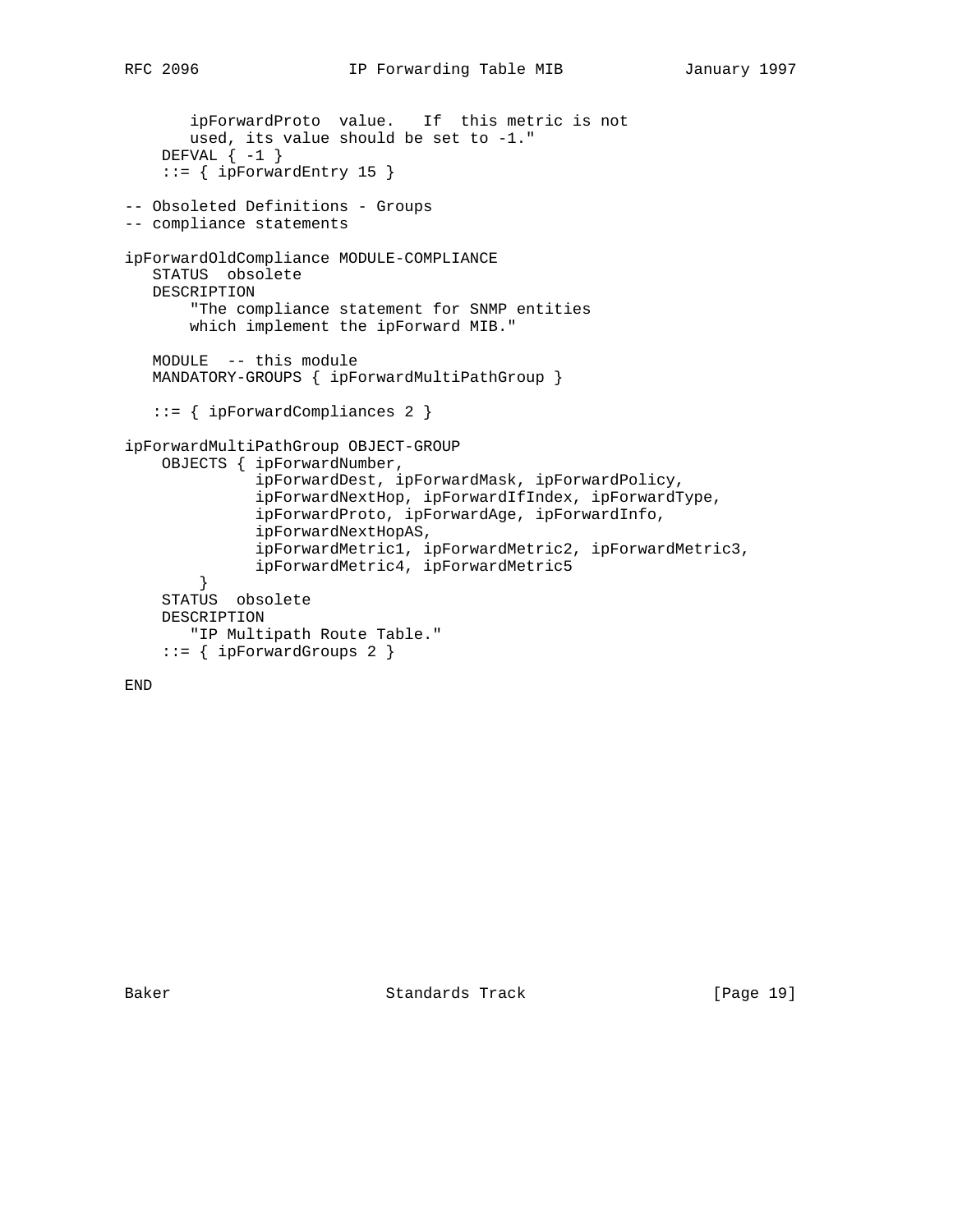### 5. Acknowledgements

 This work was originally performed by the Router Requirements Working Group at the request of the OSPF Working Group. This update was performed under the auspices of the OSPF Working Group. John Moy of Proteon Incorporated is the chair.

- 6. References
- [1] Case, J., McCloghrie, K., Rose, M., and S. Waldbusser, "Structure of Management Information for version 2 of the Simple Network Management Protocol (SNMPv2)", RFC 1442, SNMP Research, Inc., Hughes LAN Systems, Dover Beach Consulting, Inc., Carnegie Mellon University, April 1993.
- [2] Galvin, J., and K. McCloghrie, "Administrative Model for version 2 of the Simple Network Management Protocol (SNMPv2)", RFC 1445, Trusted Information Systems, Hughes LAN Systems, April 1993.
- [3] Case, J., McCloghrie, K., Rose, M., and S. Waldbusser, "Protocol Operations for version 2 of the Simple Network Management Protocol (SNMPv2)", RFC 1448, SNMP Research, Inc., Hughes LAN Systems, Dover Beach Consulting, Inc., Carnegie Mellon University, April 1993.
- [4] McCloghrie, K., and M. Rose, "Management Information Base for Network Management of TCP/IP-based internets - MIB- II", STD 17, RFC 1213, Hughes LAN Systems, Performance Systems International, March 1991.
- [5] Postel, J., "Internet Protocol", STD 5, RFC 791, USC/Information Sciences Institute, September 1981.
- [6] Case, J., McCloghrie, K., Rose, M., and S. Waldbusser, "Textual Conventions for version 2 of the Simple Network Management Protocol (SNMPv2)", RFC 1443, SNMP Research, Inc., Hughes LAN Systems, Dover Beach Consulting, Inc., Carnegie Mellon University, April 1993.
- [7] Baker, F., "IP Forwarding Table MIB", RFC 1354, July 1992.

Baker Standards Track [Page 20]